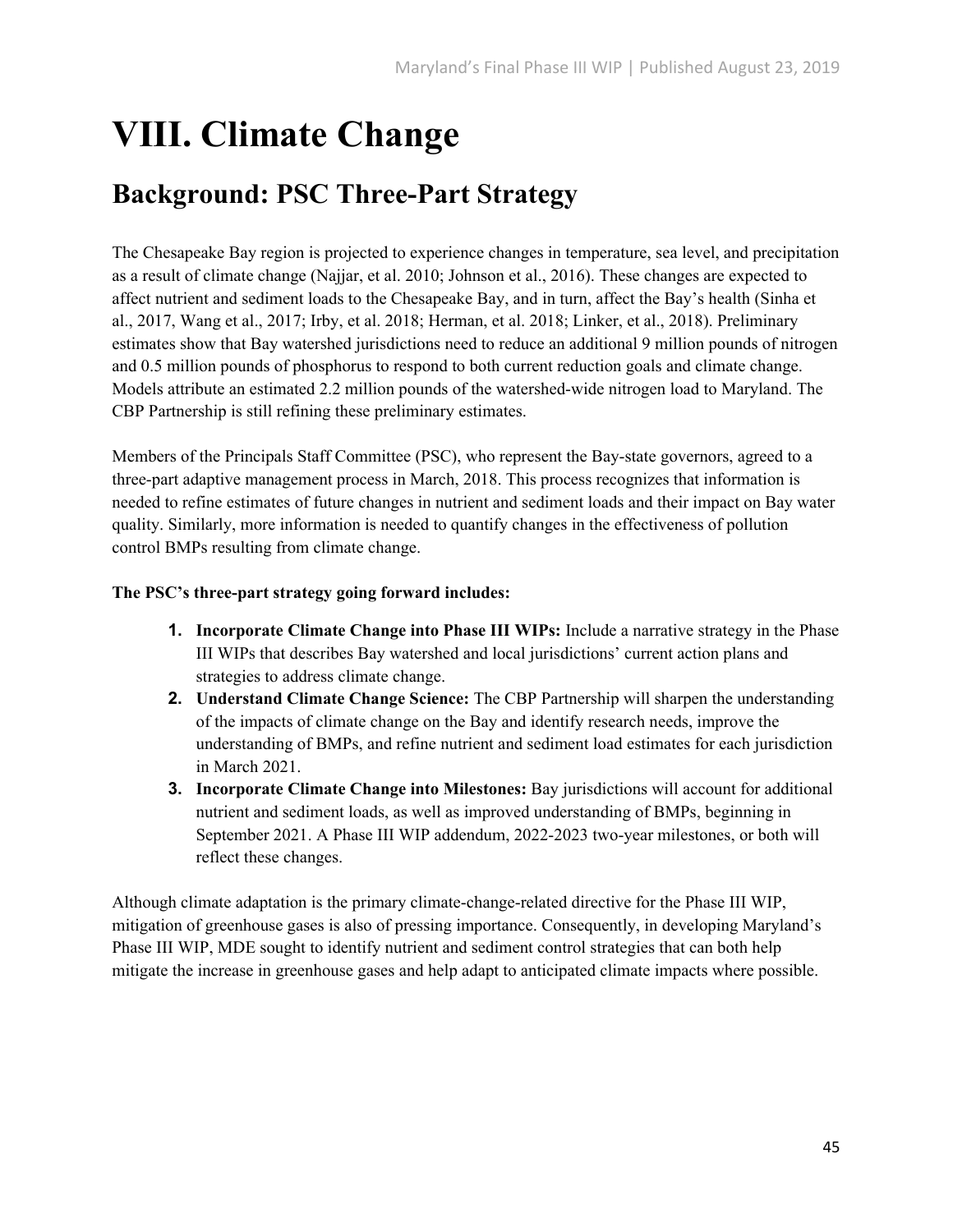## **Trends**

### **Climate Science: Historic Trends & Projections**

Greenhouse gasses, including carbon dioxide (CO2) and methane (CH4), trap the sun's heat in Earth's atmosphere (Wogan, 2013). This natural process, by which gasses trap heat in the Earth's atmosphere, is called the greenhouse effect and is necessary to sustain most life on the planet. However, since the industrial revolution, humans have radically increased the amount of these gasses in the atmosphere and are causing the greenhouse effect to trap more heat. This increased thermal energy is leading to gradual, long term changes to regional climates, such as increased air temperatures and changes in precipitation.

Of particular concern, the greenhouse effect is expected to cause more variable and extreme day-to-day weather, including more intense storms. In 2016 and 2018, two such storms hit old town Ellicott City, Maryland. These storms produced an extraordinary one in one thousand years rainfall, a 0.1% per year probability, twice in the same city in only two years. Maryland can also expect to experience periodic, intense dry spells and heat waves.



Figure 10: Key changes on the land and in the water that are expected to impact the Chesapeake Bay. *(Source: CBP modified, Univ. MD IAN 2011).*

On the land, increased precipitation volume and intensity are expected to cause more nutrient and sediment runoff into the Bay. As of 2017, the average annual precipitation in parts of Maryland has already increased as much as 10 percent compared to the first half of the 1900s (Easterling et al.). Maryland's average annual precipitation is projected to increase an additional 10 percent from current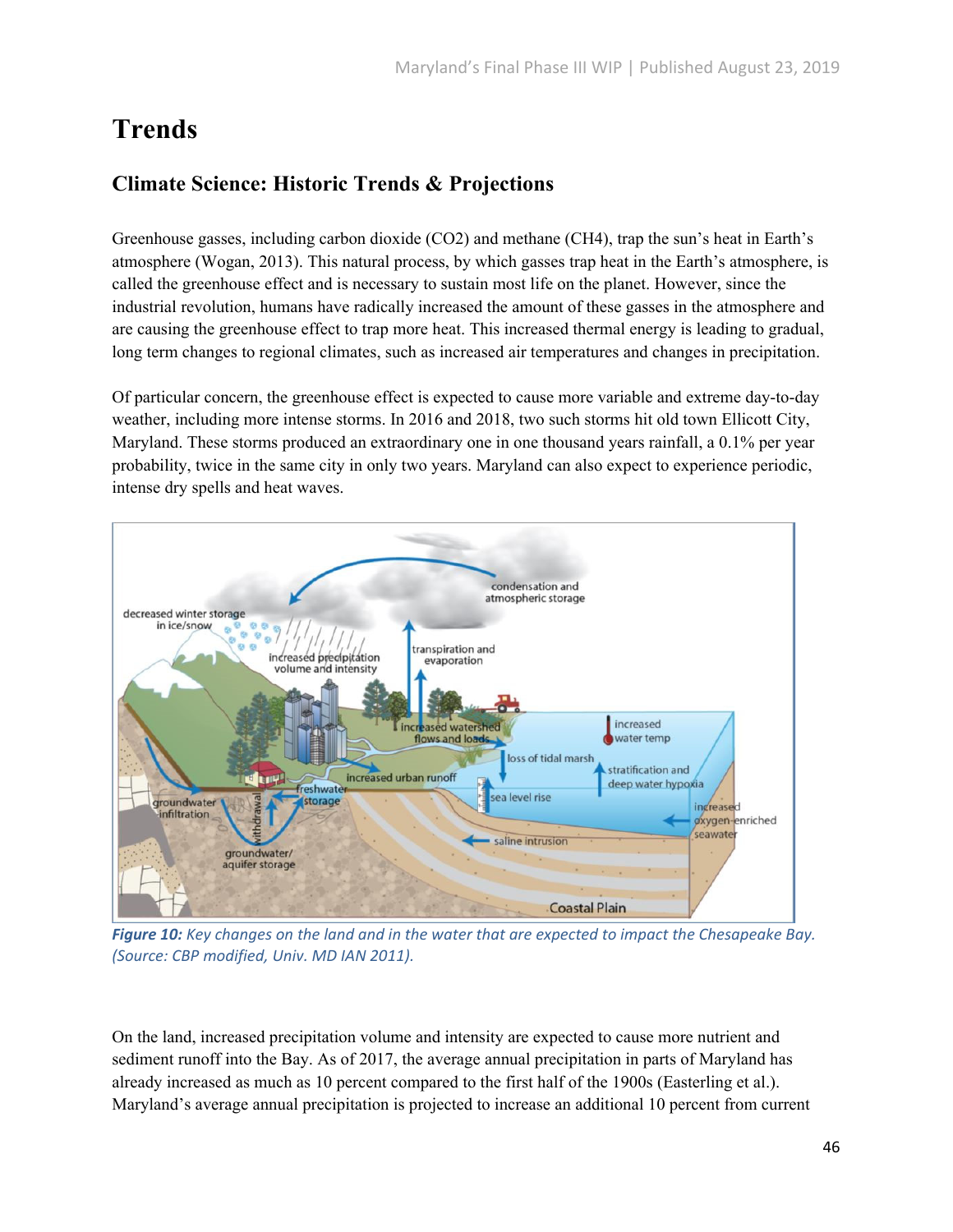amounts by 2100 (Easterling et al.). Additionally, more intense storms are expected to change the effectiveness of BMPs to control pollution runoff. Watershed computer models are used by the CBP partnership to estimate future changes like these on the landscape.

In the Chesapeake Bay, more pollution runoff from the land, increased water temperatures, changes in salinity, sea level rise,<sup>16</sup> and changes in pH, among other things, interact in complex ways to impact water quality (Figure 10). These changes impact algal growth, water clarity, and dissolved oxygen levels, all of which affect fish, crabs, oysters, and other living resources. Hydrodynamic and water quality modeling tools are used to estimate some of these changes in the Bay.

The costs to human life, livelihoods, and the economy from climate-induced extreme weather are severe and increasing. Figure 11, sometimes called a Haywood Plot, depicts by month and year the accumulated number of weather-related disaster events costing more than \$1 billion. Six of the last ten years exceeded the average number of storms costing more than \$1 billion. Years 2011 and 2017 tied for the national record of 16 \$1 billion storms, with 2017 setting record overall storm costs of \$306.2 billion. This record year shattered the previous record of \$214.8 billion (CPI-adjusted) in 2005 from the impacts of Hurricanes Dennis, Katrina, Rita, and Wilma<sup>17</sup>.

These enormous costs are raising questions, nationally and in Maryland, whether building and rebuilding should continue in areas with repeat catastrophic weather events. As the State continues to invest in BMPs to restore the Bay, it must carefully consider their placement to avoid areas that are at risk from the most severe climate impacts

<sup>&</sup>lt;sup>16</sup> For planning purposes, the likely range (66% probability) of the relative rise of mean sea level expected in Maryland between 2000 and 2050 is 0.8 to 1.6 feet, with about a one-in-twenty chance it could exceed 2 feet and about a one-in one hundred chance it could exceed 2.3 feet. Later this century, rates of sea level rise increasingly depend on the future pathway of global emissions of greenhouse gases during the next sixty years: mde.maryland.gov/programs/Air/ClimateChange/MCCC/Documents/sea levelRiseProjectionsMaryland2018.pdf

<sup>17</sup> **Smith, A B, NOAA Climate.gov**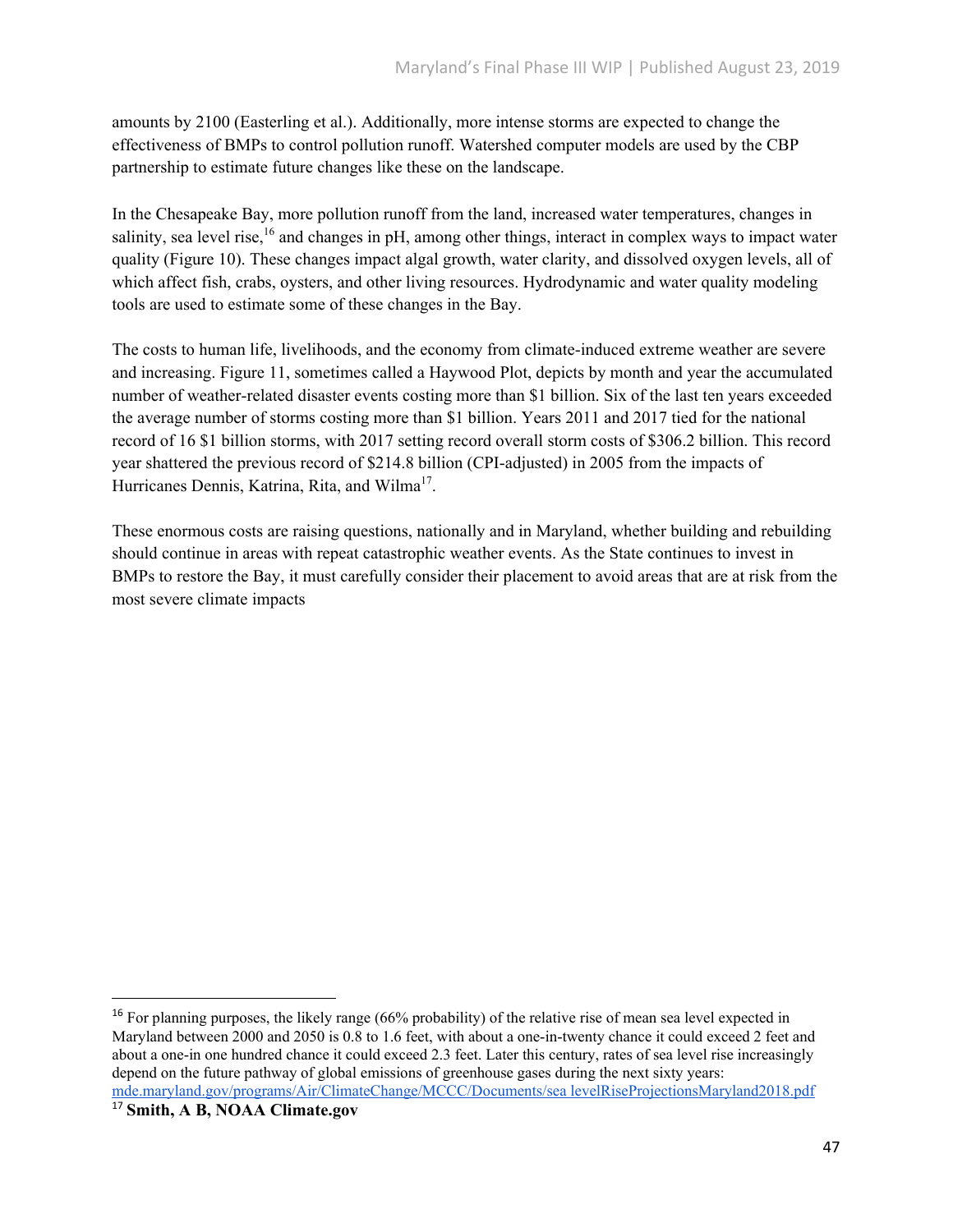

*Figure 11: Cumulative number of disaster events, in a given year, that exceed one billion dollars in damage. Source: Smith, A B, NOAA Climate.gov.*

The United Nations' International Panel on Climate Change (IPCC) issued a special report in October 2018 on a 1.5 degree centigrade (1.5°C) temperature increase from pre-industrial levels. It highlighted the devastating climate impacts that could be avoided by limiting the temperature rise to 1.5°C. Limiting the rise to 1.5°C requires a 45 percent reduction of anthropogenic greenhouse gas (GHG) emissions from the 2010 baseline by 2030 and achievement of zero net emissions<sup>18</sup> by 2050 (UN IPCC 2018).

The urgency of this scientific finding has driven Maryland to elevate the importance of GHG mitigation in the Bay restoration strategy. Fortunately, broadening the lens to consider the intersection of climate mitigation, climate adaptation, and nutrient reduction offers new management efficiencies and financing opportunities.

## **Strategies**

The State identified strategies that address both climate change management and Bay restoration including the existing foundation of climate change plans, action strategies, legal authorities, and governance structures. This comprehensive foundation will help assure integration of climate change management with Chesapeake Bay WIP implementation.

<sup>&</sup>lt;sup>18</sup> According to the IPCC definition, net zero emissions are achieved when anthropogenic emissions of greenhouse gases to the atmosphere are balanced by anthropogenic removals over a specified period.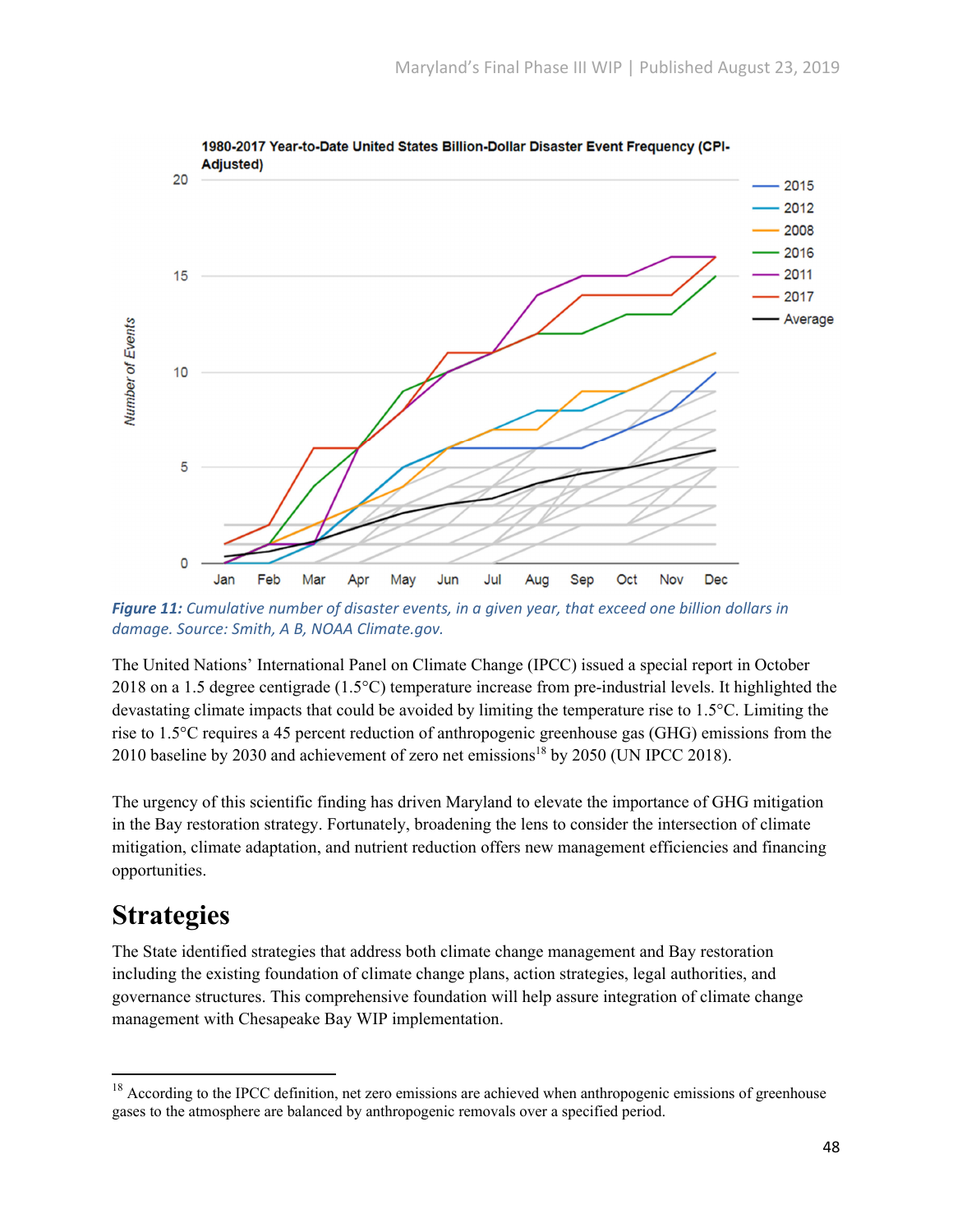### **1. WIP Strategies that Address Climate Change**

Maryland's Phase III WIP includes actions that primarily reduce nutrients and sediments while also mitigating or adapting to a changing climate. These State actions also provide information to develop BMP implementation scenarios that better address nutrient and sediment loads resulting from climate change.

#### **General Climate Strategies**

Several strategies apply broadly, including developing new science and several aspects of funding the Phase III WIP. These general strategies are:

#### **Strategy 1: Climate Science & Research**

Maryland is committed to adopting improved climate science by including refined nutrient reduction goals in 2021, BMP efficiencies into a future WIP addendum, two-year milestone commitments in 2022, or both. Research may be needed to meet future load requirements and understand how future conditions affect the State's ability to meet its water quality targets. The State will pursue:

- **BMP Site Selection and Design:** Design and site BMPs that are expected to persist and perform in a changing climate. The State's early efforts reflect this commitment, including 2013 guidance, *Best Management Practices: Preserving Clean Water in a Changing Climate*. Part of Maryland's strategy is to engage with the CBP partnership in ongoing BMP design and siting research<sup>19</sup>.
- **Trends Analyses:** Review current climate data and trends that may affect load targets, including sea level, precipitation patterns, temperature, and ecosystem response.
- **Saltwater Intrusion:** Investigate the impact of saltwater intrusion on soil composition and the potential for nutrient leaching from soils. Maryland will also investigate adaptation options, like salt-tolerant plants that soak or take up nutrients.
- **Beyond 2025:** Acknowledge that climate conditions will continue to change after 2025. The State anticipates that 2050 climate projections will inform future Bay restoration strategies.

#### **Strategy 2: Local Engagement and Education**

Maryland is committed to advancing the capacity of State and local government agencies, infrastructure organizations, and businesses to develop and implement sound climate change initiatives. These climate initiatives will ensure current and future public health, security, and economic prosperity. To achieve this vision, the State, in partnership with the Association of Climate Change Officers, has established the Maryland Climate Leadership Academy.

 $19$  In 2017 the Chesapeake Bay Program Science and Technology Advisory Committee (STAC) Workshop released a Report*, Monitoring and Assessing Impacts of Changes in Weather Patterns and Extreme Events on BMP Siting and Design*. Although it was inconclusive about the quantitative impacts of climate change on BMPs, it laid the foundation for continued evaluation of this subject.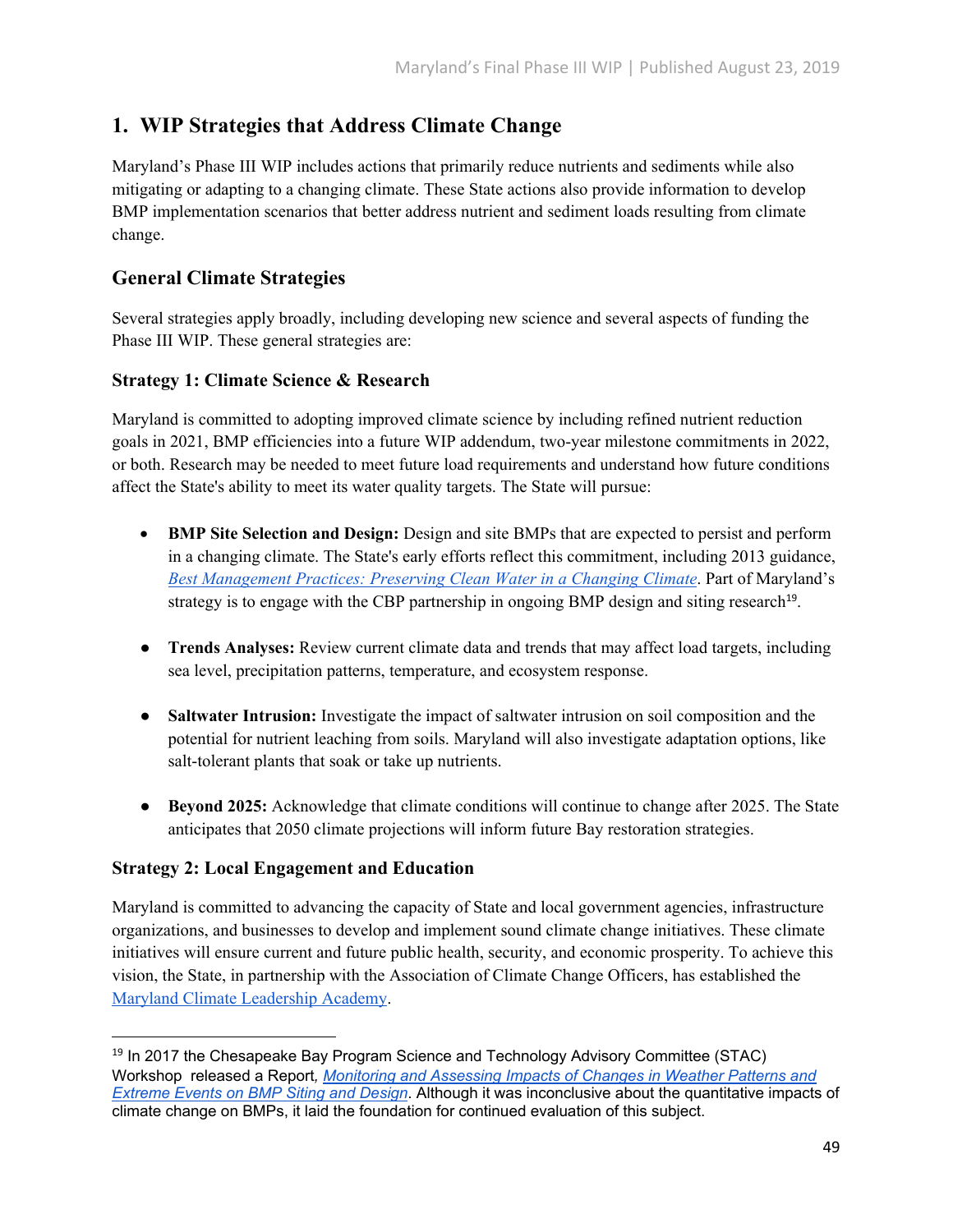The Maryland Commission on Climate Change (MCCC) workgroup on Education, Communication, and Outreach (ECO) is another institutionalized avenue for local engagement. The MCCC Adaptation and Response Working Group (ARWG) coordinates closely with Maryland's Bay restoration process and includes local engagement in its annual work plan.

#### **Strategy 3: Incentives and Funding**

Maryland anticipates Bay restoration costs to rise for at least four reasons. First, increasingly frequent and severe extreme weather events will damage BMPs and necessitate more inspections, maintenance, or replacement. Second, more BMPs need to be installed to compensate for an anticipated loss of BMP pollution reduction efficiency. Third, additional BMPs are likely needed to address increased future pollution loads. Fourth, restoration actions will entail more complex multidisciplinary considerations, as exemplified in the *Climate Smart Framework and Decision Support Tool*, developed by the Chesapeake Bay Program (Johnson, Z. 2018).

#### **The following are strategies that Maryland is committed to implementing:**

- **Existing Restoration Funding Sources:** Refine restoration and resource conservation criteria for grant prioritization to favor projects that include climate co-benefits. This prioritization includes review criteria for State land conservation and preservation purchases.
- **Volkswagen Settlement Funding:** Maryland received \$75.7 million in settlement funds from Volkswagen's illegal pollution emissions. Much of this money will be used to electrify transportation in Maryland, which will reduce  $CO<sub>2</sub>$  emissions and decrease nitrogen deposition to the Chesapeake Bay.
- **Coast Smart Construction Criteria:** The State developed the Coast Smart Construction Infrastructure and Design Guidelines in 2014 to increase the resilience of State capital investments to sea level rise and coastal flooding. In 2018, legislation expanded the application of criteria to other projects which may create additional opportunity to implement resilient designs. Coast Smart practices include identifying, protecting, and maintaining ecological features that buffer a project from the impacts of future sea level rise, coastal flooding, or storm surge. Protecting and maintaining these ecological features is a co-benefit to Bay restoration.
- **Managing Forests:** The State plants and manages forests to capture carbon on both public and private lands. Enrolling unmanaged forests into management regimes enhances forest productivity which increases rates of carbon sequestration in forest biomass and the amount of carbon stored in harvested durable wood products. Trees in urban areas directly impact Maryland's carbon budget by helping to offset some of the greenhouse gas emissions from power production and vehicles, reducing heating and cooling costs and energy demand by moderating temperatures around buildings and slowing the formation of ground level ozone as well as the evaporation of fuel from motor vehicles. Implementation is supported by several other Maryland laws and programs that include outreach and technical assistance for municipalities to assess and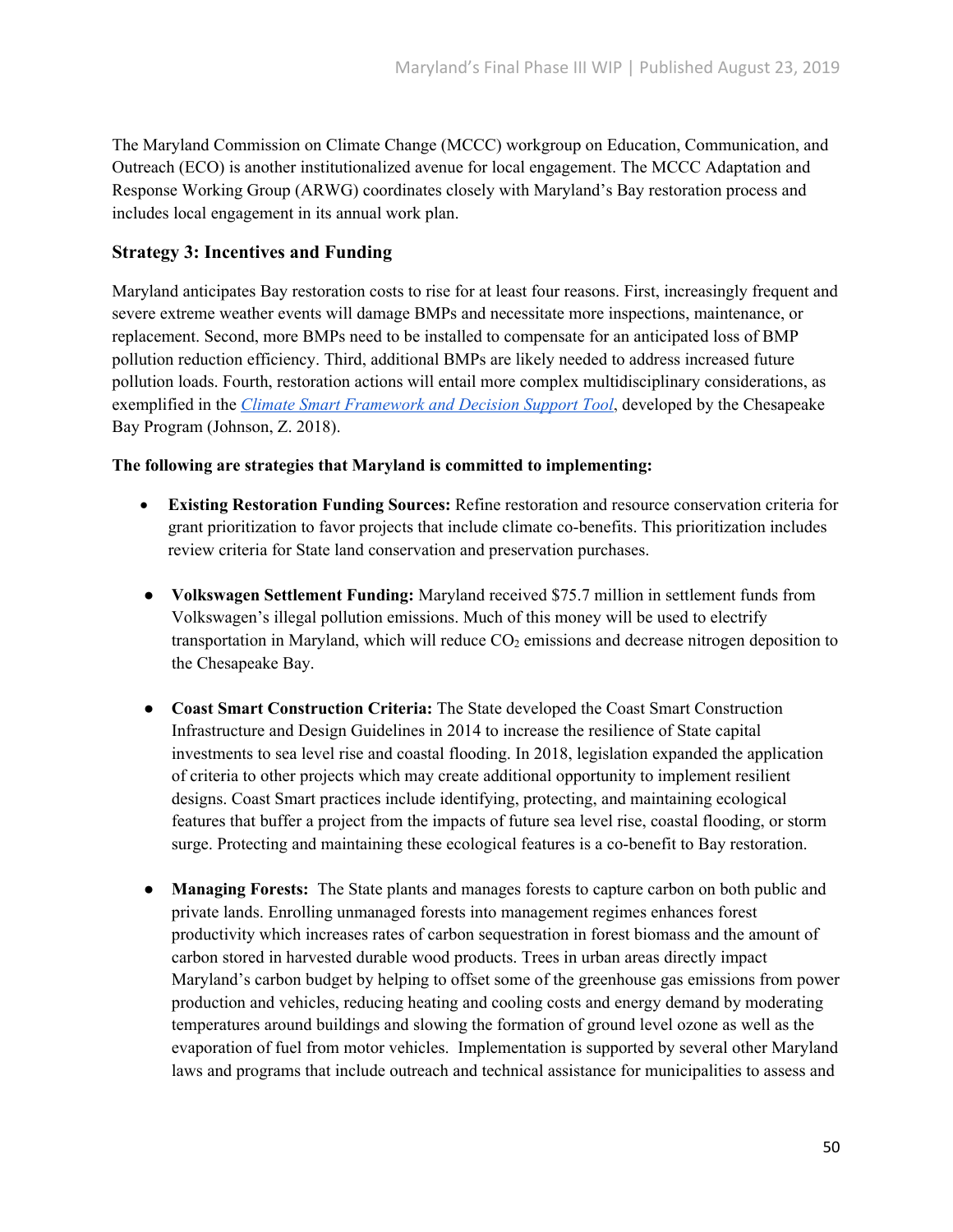evaluate their urban tree canopy goals and plant trees to meet those goals.

- **Resiliency through Restoration Initiative:** Recognizing that coastal habitats help buffer communities from climate-related impacts, the state launched a new Resiliency through Restoration Initiative. The department state provides technical and financial assistance to restore, enhance and create coastal habitat with the goal of protecting Maryland communities and public resources from extreme weather and climate-related events.
- **Department of Natural Resources/Department of Transportation Memorandum of Understanding:** The Maryland Department of Natural Resources has partnered with the State Highway Administration (SHA) in an effort to lead by example in restoring the Chesapeake Bay and local waters. State parks will provide opportunities for the State Highway Administration to implement restoration projects required by their Federal Stormwater Permit (MS4) and their nutrient and sediment reduction goals required under the Bay Total Maximum Daily Load (TMDL). A Memorandum of Understanding was signed in 2013 to initiate this program and is currently being updated to provide additional guidance. This MOU will increase the rate of restoration projects on state and public lands and will provide opportunities to focus on projects that offer cumulative benefits for climate, water quality and habitat.
- **Innovative Technology Fund:** Expand the scope of eligible techniques and technologies to include consideration of climate aspects of Innovative Technology Fund project proposals. The State will invest in the research, development, and commercialization of solutions addressing climate mitigation to help accelerate the adoption of climate resiliency and GHG mitigation.
- **Climate Mitigation and Adaptation Synergies:** Many Bay restoration actions sequester large amounts of GHGs. These include protecting and restoring tidal wetlands and seagrass ecosystems (coastal blue carbon), forest conservation, forest management, conversion of nonforest to forest, riparian forest buffers, and healthy soils practices (collectively called terrestrial carbon removal). Maryland commits to aligning its GHG reduction strategy (i.e., the Greenhouse Gas Reduction Act (GGRA) plan) with its Bay restoration strategy to generate mutually beneficial results that are greater than the sum of their parts:
	- Better alignment of management resources used to implement and track mutually beneficial practices can result in cost efficiencies and better outcomes;
	- Recognizing that actions that generate monetary value associated with both nutrient and carbon reductions should translate to greater public and private financing opportunities and incentive frameworks.

#### **The following are preliminary ideas that Maryland will consider:**

 **Water Quality and Climate Change Resiliency Portfolio:** Maryland works to restore the Chesapeake Bay and improve its environmental and economic resilience to a changing climate. Many of the actions needed to achieve these objectives are similar. Yet, many practitioners do not coordinate these actions as much as they could, or should, to maximize benefits to both. This effort identifies a long term portfolio of natural infrastructure projects that optimize water quality,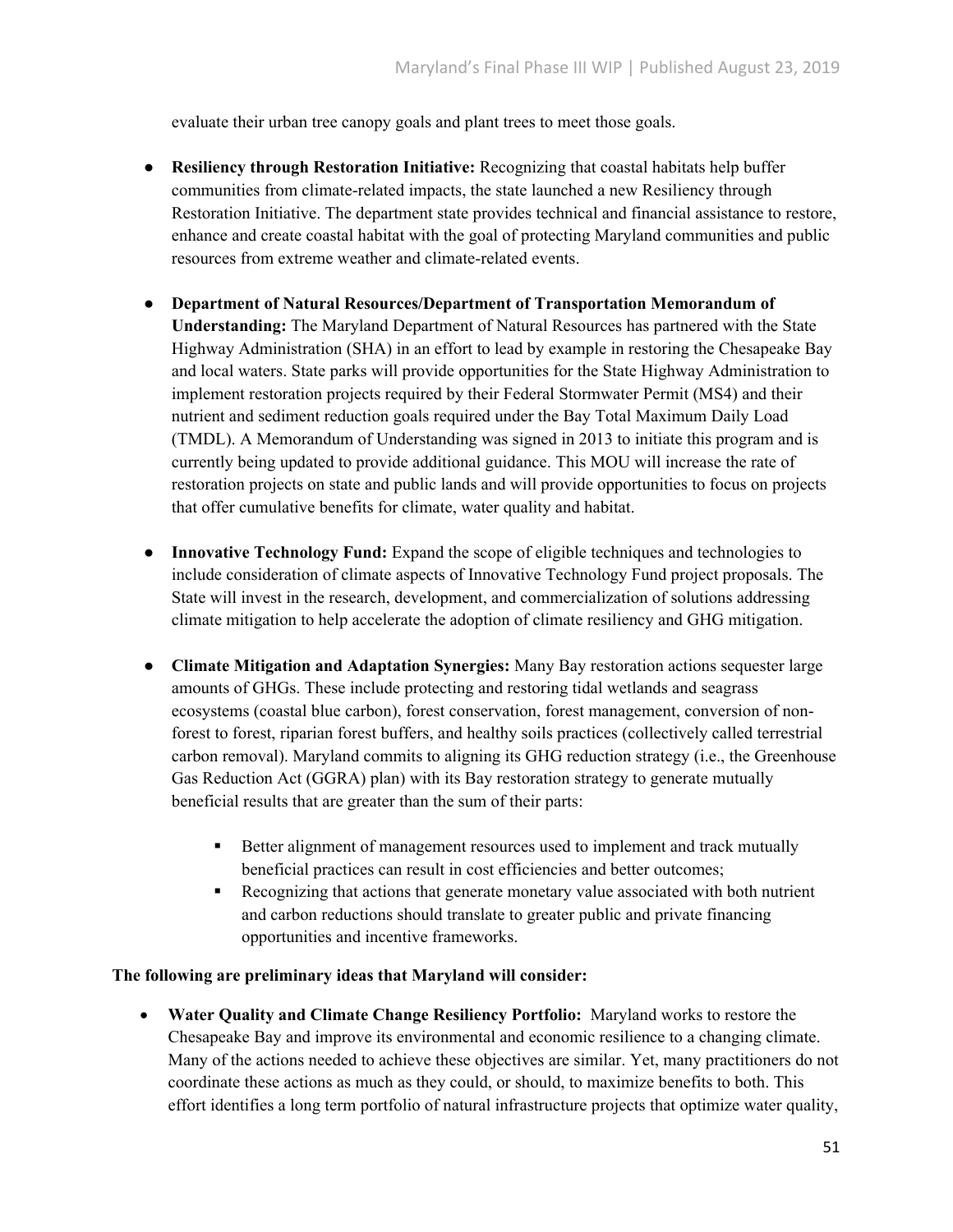living resources, GHG reduction, and other environmental benefits. Moreover, this effort reduces the risks posed by a changing climate to the commercial economies and recreational opportunities essential to Maryland's working coast. Having a pipeline of identified projects better prepares Maryland and its communities to build climate resilience by taking advantage of existing and emerging funding opportunities that promote the use of natural infrastructure. The State has identified potential funding opportunities:

- **Climate Funding Sources:** There are climate and hazard mitigation oriented grants that the State has not traditionally targeted for Bay restoration outcomes or complementary water quality and climate benefits. Maryland could explore these funds for their potential to achieve restoration co-benefits. This strategy is similar to the Community Resilience Grant Program that funds climate resiliency projects with water quality benefits, as well as the new Federal Emergency Management Administration job aid that allows the use of hazard mitigation grant funding for restoration projects that build resilience.
- **Expansion of Maryland's Building Resiliency through Restoration Initiative:** Maryland could explore opportunities that expand incentives for projects that build resilience and reduce the vulnerability of communities and infrastructure from the impacts of extreme weather events, climate hazards, and flooding.
- **Strategic Energy Investment Fund (SEIF)**: Sales of CO2 credits generate funds for investments in energy efficiency, clean energy, and renewable energy. These investments reduce air emissions and associated land deposition, thus contributing to the State's climate and water quality goals. Administered by the Maryland Energy Administration, the potential exists for SEIF energy investments to provide further co-benefits by leveraging energy efficiency grants with water quality financing (e.g., funding energy efficiency grants for wastewater treatment plants to increase their financial capacity to afford pollution controls).
- **Climate Cost Estimate and Funding Options:** Maryland could investigate options for achieving additional load reductions and identifying associated costs due to climate change. As needed, the State could explore options for generating further revenue to cover any additional public sector costs. The State would outline funding options for any identified additional public sector costs when it submits its implementation strategy to reduce climate change loads in the Phase III WIP addendum, the 2022-2023 two-year milestones, or both.
- **Carbon Markets for Nutrient Reduction Practices:** Maryland's GGRA plan is accomplishing the reduction of GHG emissions. This plan includes participation in the RGGI, a cap-and-invest framework for large, fossil fuel-fired electric power generators. Furthermore, Maryland could explore the development of a carbon market that credits nutrient reduction practices with GHG co-benefits. This carbon market would augment programs that incentivize the implementation of BMPs associated with Bay restoration. Practices, such as cover crops, riparian buffers, and conservation provide water quality benefits while also improving soil health and sequestering carbon.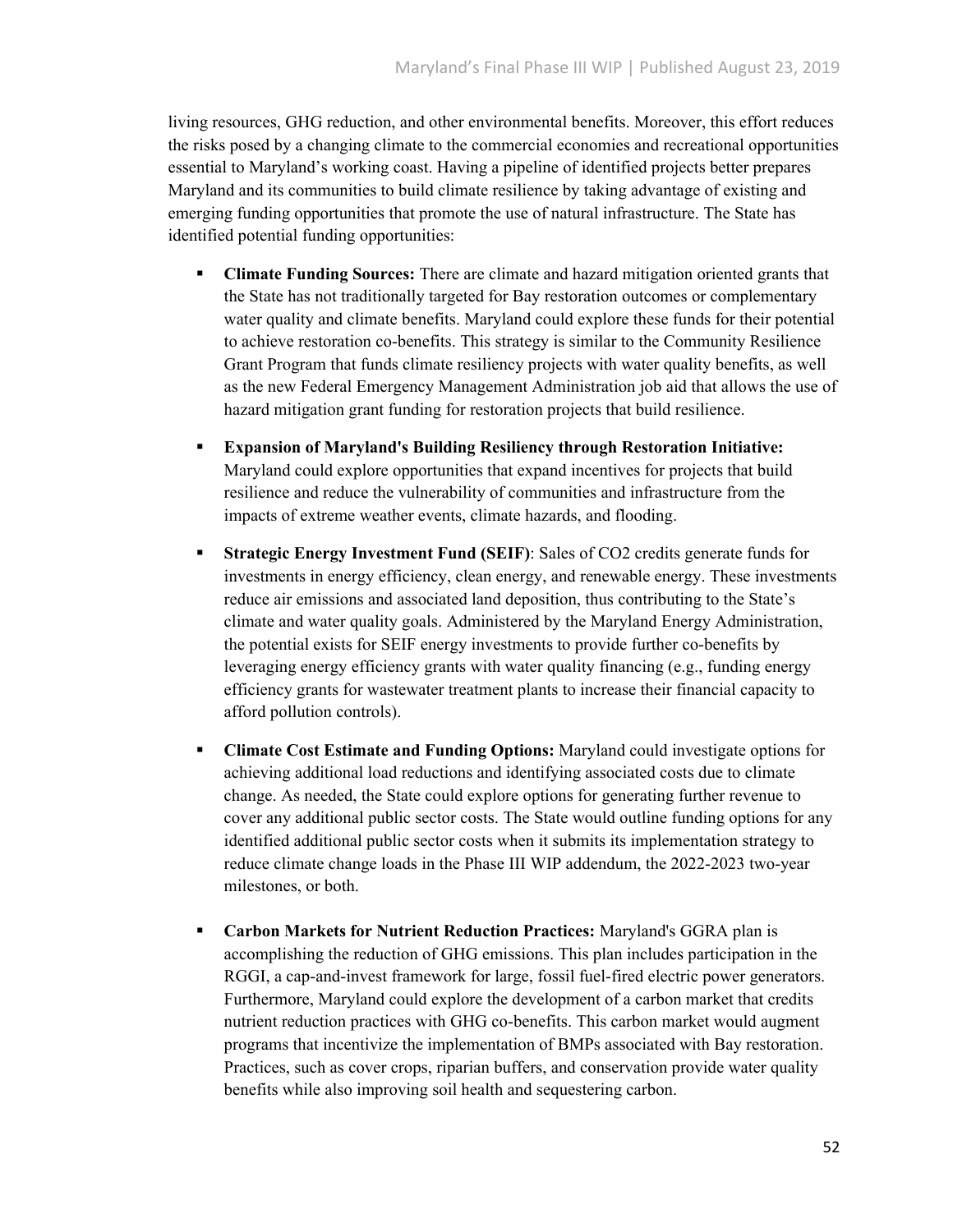#### **Strategy 4: Accountability**

Maryland includes accountability strategy elements to ensure that Bay restoration planning and implementation have climate resilience co-benefits:

- **Two-Year Milestones:** Maryland documents the adaptation of its Chesapeake Bay nutrient reduction strategies to climate change through specific actions in its two-year milestone framework.
- **Emerging (Long-Term) Strategies:** Maryland will identify incremental research and development steps in future two-year milestone commitments to ensure that emerging reduction strategy options remain on track.
- **Comprehensive Strategy for Reducing Maryland's Vulnerability to Climate Change (Phase I & II):** This comprehensive strategy sets implementation targets for each adaptation action. The Adaptation and Response Workgroup of the MCCC oversees a review of progress on these implementation targets. The State will align WIP commitments with this comprehensive strategy and its accountability tracking framework.
- **BMP Verification:** Maryland's BMP verification protocols provide the foundation for the likely increased frequency of inspection and maintenance that will be necessitated by the stresses of climate change-induced extreme weather (MDE 2016).

#### **Climate Change Strategy Highlights by Source Sector**

#### **Agriculture**

- **Current WIP Strategies:**
	- Many traditional agricultural BMPs provide environmental benefits beyond water quality. Practices such as residue and tillage management, cover crops, crop rotations, composting, riparian buffers, biomass plantings, and rotational grazing, among others, support and enhance soil health. These practices increase organic matter, sequester carbon in the soil, reduce soil erosion, promote nutrient cycling, improve water retention, and reduce competition from weeds and pests.

#### ● **Contingency and Long-Term Strategies:**

- Innovative animal waste management technologies offer energy savings and GHG emissions reductions that are climate co-benefits.
- Agricultural Wetland Incentives: Maryland could explore revising State investment prioritization criteria and policies to incentivize land conservation easements that promote the conversion of flooded or salt-impacted agricultural lands to wetlands. The process could explore the use of wetlands mitigation funds and public-private partnership opportunities with stakeholders who value diverse habitat for birds and other wildlife. Where appropriate,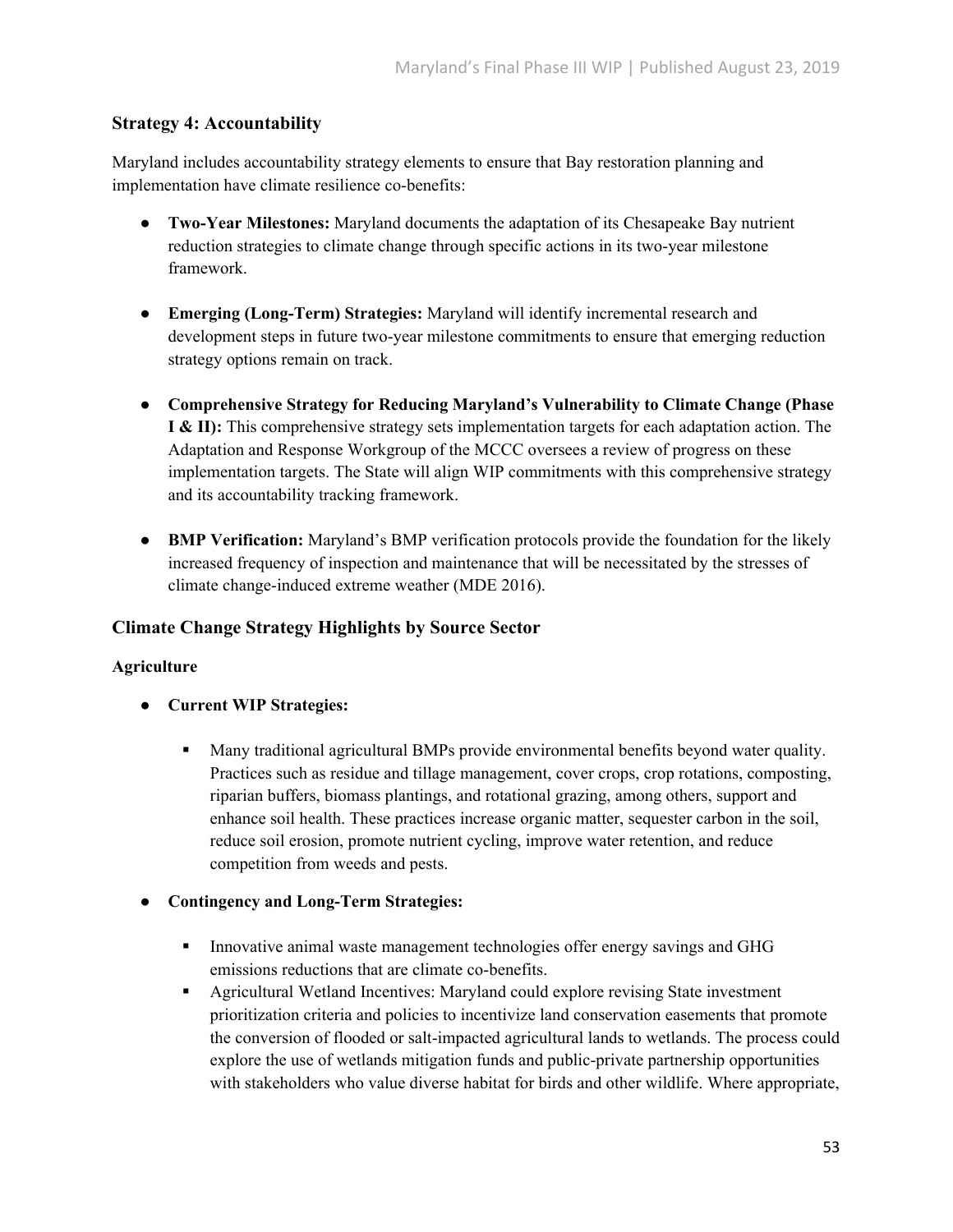Maryland could explore the introduction of salt-tolerant crops. Similar partnerships have helped accelerate trout habitat restoration and conservation in the State.

- Cropland irrigation with wastewater effluent has the potential to reduce nutrients to the Bay while creating climate resiliency by assuring a reliable supply of water for crops. Although some degree of crop irrigation with wastewater effluent is currently occurring in Maryland, it is currently not used as an explicit agricultural nutrient management practice.
- **Programmatic and Educational Outreach Strategies:** 
	- In collaboration with conservation partners, MDA is developing a Healthy Soils Program focused on accelerating educational outreach and promotion of a wide variety of agricultural and climate management co-benefits.

#### **Wastewater Treatment Plants**

#### ● **Current WIP Strategies:**

- Land application of wastewater treatment plant biosolids increases the organic content of sandy soils, thereby increasing carbon and water retention.
- **Energy-saving pumps lower long-term wastewater treatment implementation costs and** reduce GHG emissions.
- **Contingency and Long-Term Strategies:** 
	- Anaerobic digestion of food waste at WWTPs utilizes existing centralized facilities, provides an energy source, reduces a large waste stream to landfills, reduces GHG emissions, and offers cost savings $^{20}$ .

#### **Septic Systems**

- **Current WIP Strategies:** 
	- Mounting solar panels on OSDS.
	- Setback OSDS from waterbodies to prevent flooding.
	- Bermed infiltration pond removal in response to sea level rise.

#### **Urban and Suburban Stormwater, Including Erosion and Sediment Control**

● **Current WIP Strategies:** In addition to reducing nutrient and sediment pollution, the base mission of stormwater management provides climate resilience from erosion control, groundwater recharge, flood control, and stream channel protection. Maryland adapts its stormwater programs to climate change by maintaining and repairing critical stormwater management infrastructure, including dams.

<sup>20</sup> https://archive.epa.gov/region9/waterinfrastructure/web/pdf/why-anaerobic-digestion.pdf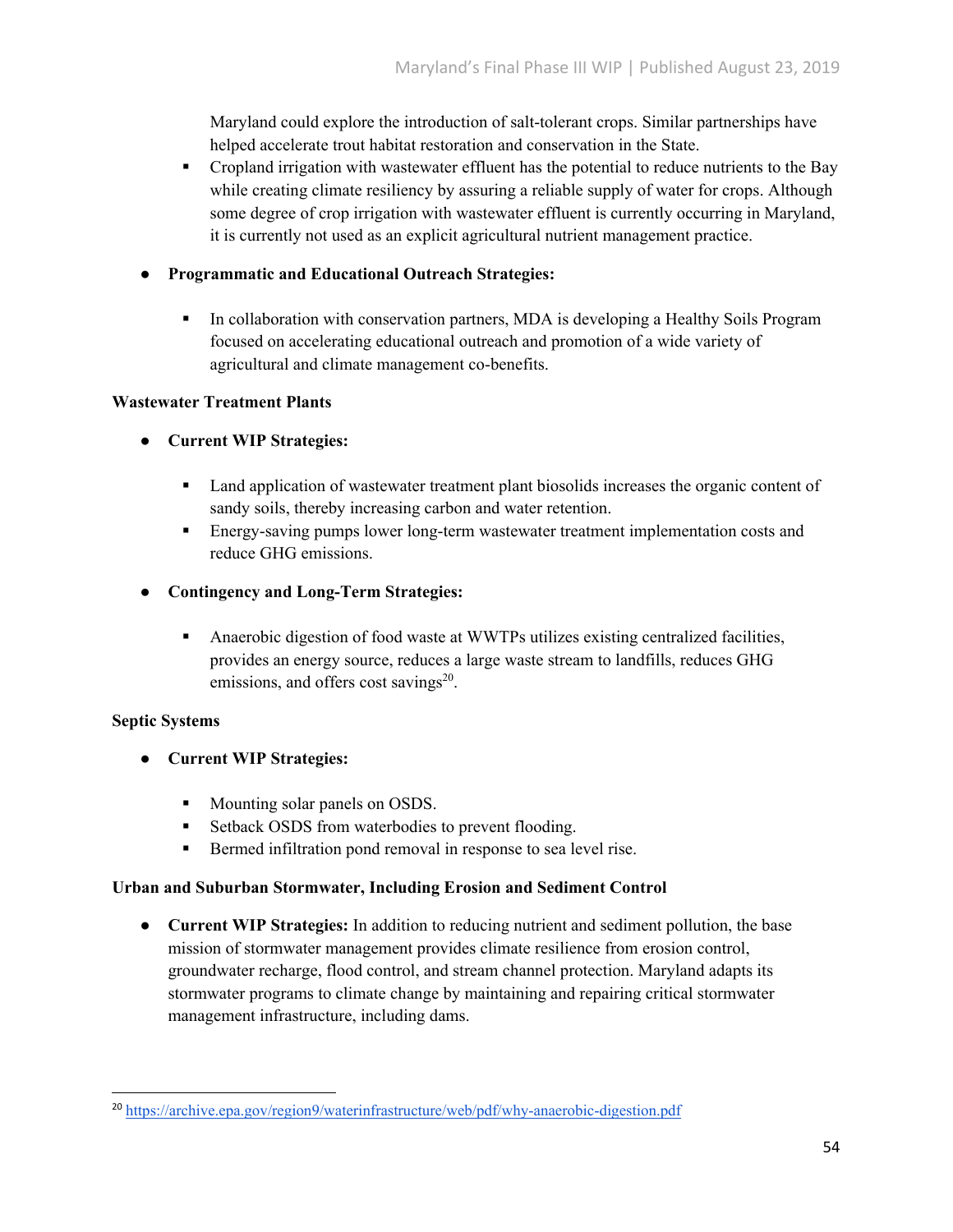#### ● **Contingency and Long-Term Strategies:**

- The State could explore establishing an emergency dam repair fund and revolving loan fund for fortifying Maryland's stormwater management infrastructure for increased precipitation events. Fortifying these structures would also ensure continued nutrient processing and uptake that occurs in impoundments.
- Stormwater BMP Siting and Design: Based on the outcome of research into how precipitation changes will affect stormwater design storms, Maryland is considering changes to its erosion and sediment control and stormwater programs.

#### ● **Programmatic and Educational Outreach Strategies:**

 Maryland continues to leverage its funding to support projects that inform how climate impacts interact with stormwater management practices. The State could consider additional funding or other strategies that facilitate ongoing academic research into stormwater design guidelines for increased precipitation events.

#### **Conservation and Natural and Working Lands**

- **Current WIP Strategies:** Conservation and management of natural and working lands reduce nutrient loading to the Bay and promotes climate resilience. Several intentional strategies include:
	- **Forest harvesting on State lands employs practices that sequester carbon. These practices** include utilizing broader buffers, where half the buffer is out of an active management zone, and variable-density harvesting. Variable-density harvesting leaves different types of trees to provide habitat and seed sources. The trees left unharvested may be a combination of single trees, providing desired seed sources or serve as a future snag, or clumps of trees selected because they are in a wetter area or contain mast-bearing species (such as hickory or beech). Adaptive Silviculture for Climate Change collaborates with partners, including Baltimore City, to work on a regional effort to develop locally appropriate techniques. These efforts create more diversity in the landscape providing enhanced resiliency.
	- The Sustainable Forestry Initiative, forestry boards, and Forestry Stewardship Council are evaluating sustainable forestry certification programs for opportunities to enhance climate resiliency. MDA, U.S. Forest Service, forestry stewardship councils and University of Maryland-Cooperative Extension are developing new conservation easement mechanisms to promote adaptation stewardship activities on private lands.
	- Maryland is working to promote the use of locally produced woody biomass for generation of thermal energy and electricity. Energy from forest by-products can be used to offset fossil fuel-based energy production and associated greenhouse gas emissions. There are many end users that could potentially benefit from such a program, including Maryland's public schools which could employ wood heating and cooling; hospitals which could utilize wood as a primary heating/cooling source; municipalities which could utilize local fuel markets as a key component of their urban tree management programs; and all rural landowners who would have access to a wood fuel market.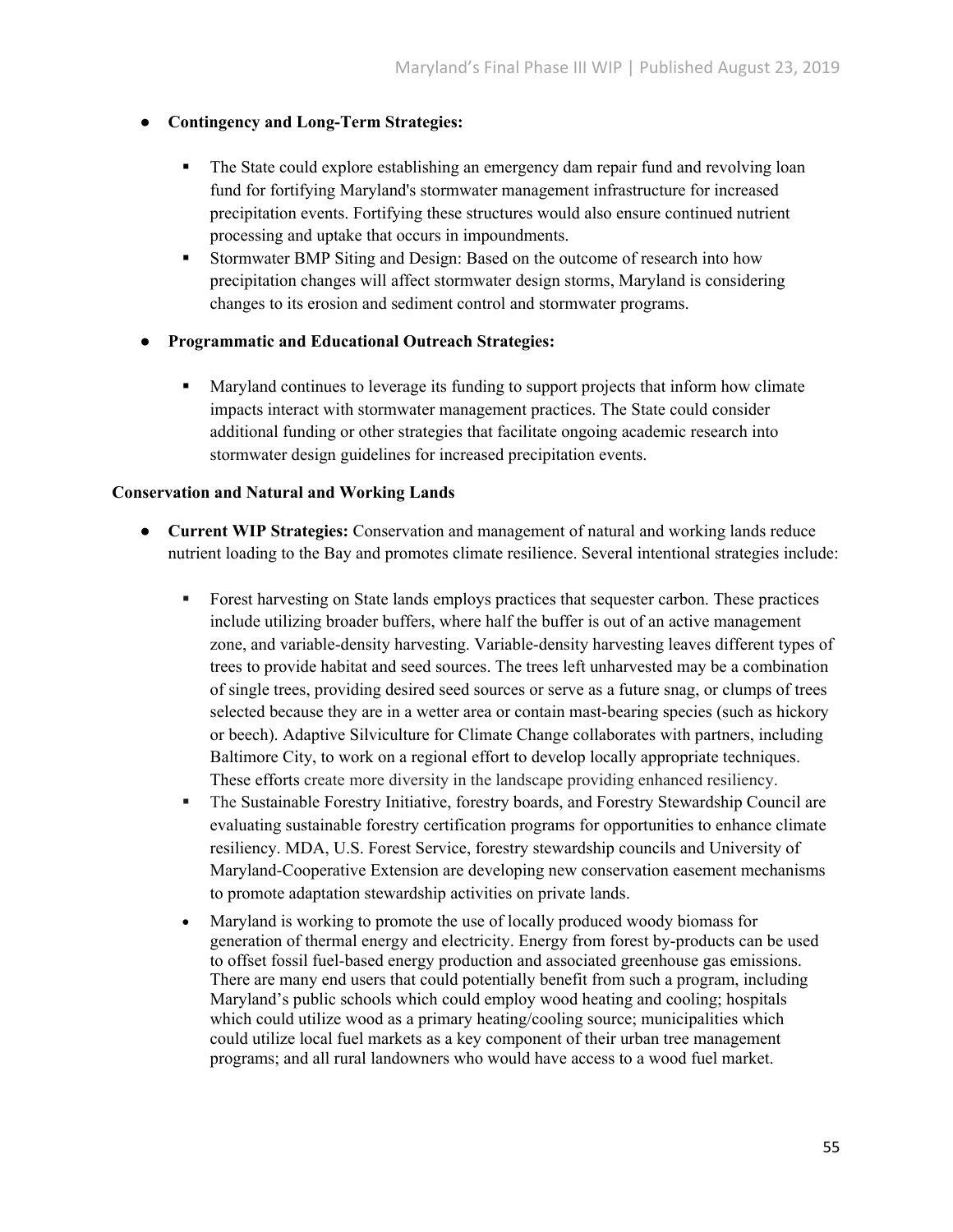- The "Marylanders Plant Trees" program, is a \$25 coupon reimbursement program targeting individuals wishing to plant a tree. It enables very small lot owners to purchase a tree valued at \$50 or more and reduce the cost by the use of the \$25 coupon.
- Program Open Space (POS) directs its funding towards GreenPrint Targeted Ecological Areas. Wetlands that support coastal resilience, as well as climate change adaptation areas for future wetlands are noted as key ecological benefits. These benefits are provided by areas along the shoreline where natural habitats, such as marshes and coastal forests, have the potential to reduce the impact of coastal hazards to the adjacent coastal communities by dampening waves, stabilizing sediment and absorbing water. This recent enhancement complements existing land conservation criteria that avoids conserving lands that will be inundated by sea-level rise and targets adaptation areas important for wetland migration. The Stateside Program Open Space scorecard provides the ecological, resiliency and management justification that Maryland's Board of Public Works relies upon to approve funding for land conservation.
- The Accounting for Maryland's Ecosystem Services framework provides economic values for seven non-market ecosystem services, including carbon sequestration, nitrogen removal, groundwater recharge, and stormwater mitigation that have climate resilience value. Among the Ecological Benefits assessed are the Coastal Community Resiliency and Future Wetland Habitat scores. The Coast Community Resiliency score describes the potential of a parcel's existing natural habitats, such as marshes and coastal forests, to reduce the impact of coastal hazards to adjacent coastal communities. The Future Wetland Habitat score identifies areas important for inland wetland migration resulting from sea level rise that will support high value coastal habitats of the future. Among the Ecosystem Services assessed are the parcel-level biophysical and economic values of annual Net Carbon Sequestration in forests and wetlands. Carbon sequestration directly offsets carbon emission within the state of Maryland and represents a critical component to the GGRA workplan. This component of the tool allows for identification and conservation of natural habitats providing high carbon sequestration benefits.
- Encouraging broader riparian buffers along stream corridors to allow for channel migration resulting from increased precipitation.
- In addition to forests, wetlands are known to be very efficient at sequestering carbon. The state is planting forested stream buffers and pursuing the creation, protection and restoration of wetlands to promote carbon sequestration through several means including the Natural Filters Program, which restores wetlands and buffers on state and public lands to meet water quality goals and is provided through the Chesapeake and Atlantic Coastal Bays Trust Fund. Projects such as the Pocomoke River restoration encourages broader riparian buffers along stream corridors to allow for channel migration resulting from increased precipitation.

#### ● **Contingency and Long-Term Strategies:**

 Maryland could enhance shoreline suitability analyses and conduct property owner and marine contractor social marketing research to increase the adoption of living shoreline erosion techniques. Landowners simply do not recognize the value of living shorelines when compared to traditional structures like bulkheads and revetments. Likewise,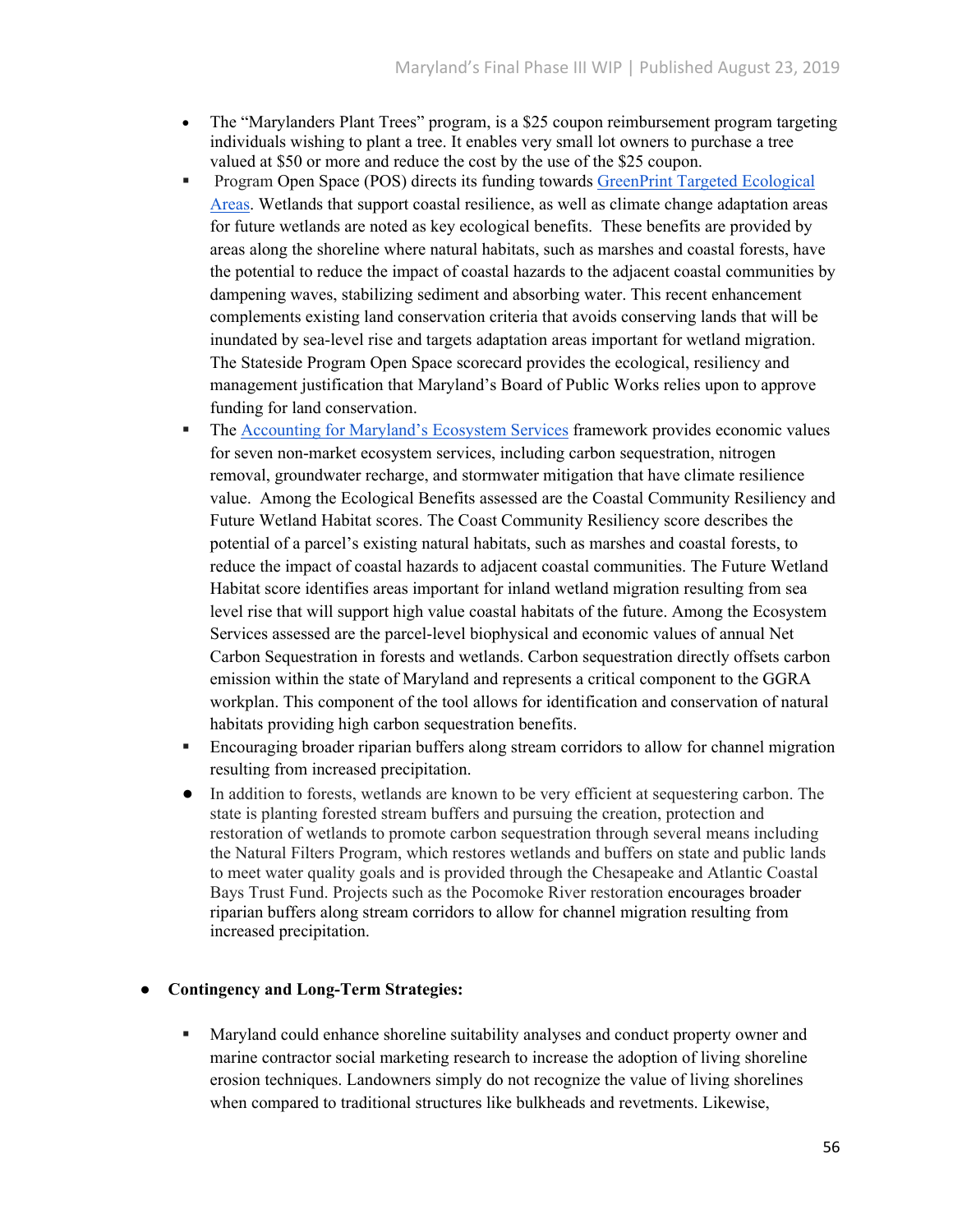contractors play an important role in recommending the best practices to landowners, so they need to have the knowledge to confidently build and maintain living shorelines as well as to provide accurate cost estimates for installation to the public. Living shorelines provide coastal communities resilience to sea level rise while reducing erosion and ecosystem benefits.

 Maryland could evaluate the reuse of dredged material for living shorelines and other beneficial uses, including marsh elevation enhancement (i.e., thin layer placement), that help communities respond to rising sea levels, sequester carbon and provide for potential commercial or recreational uses.

### **2. Supporting State and Local Legislative, Governance and Strategic Climate Frameworks**

For over a decade, Maryland has developed an extensive set of plans, action strategies, legal authorities, and governance frameworks to mitigate and adapt to climate change. This foundational framework enables more rapid progress on WIP implementation than would otherwise be possible. Elements of this framework include:



*Figure 12: Brief History of Maryland's Climate Actions. Source: University of Maryland Center for Environmental Science (UMCES) Sea Level Rise Projections for Maryland 2018.*

#### **A. Legislative and Executive Actions**

Maryland has historically been at the forefront of states taking action to address both the drivers and consequences of climate change. Over the past decades, the State has consistently advanced efforts to combat climate change with legislation and policy initiatives (Figure 12).

#### **B. Governance Structures for Managing Climate Change**

Maryland institutionalizes its commitment to addressing climate change in governance structures that span state, regional, national, and international levels: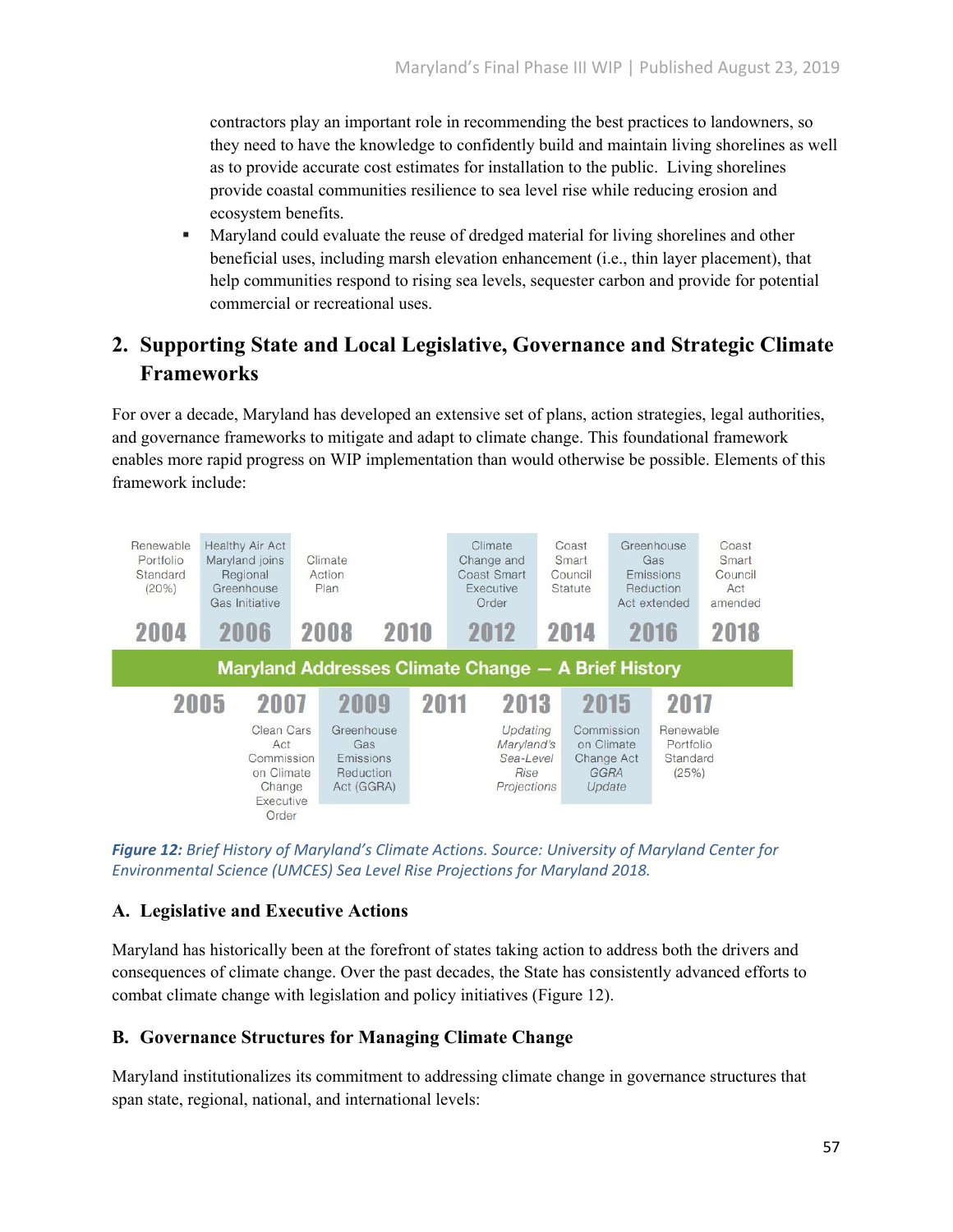#### **State Level**

At the state level, the State charges the MCCC with advising the governor and General Assembly "on ways to mitigate the causes of, prepare for, and adapt to the consequences of climate change." An executive order established the MCCC in 2007 and the State codified it into law in 2015.

A 26 member steering committee leads the MCCC with broad representation, including State agency cabinet members. Maryland aligns the climate aspects of it Bay restoration strategy with the four workgroups of the MCCC: the Adaptation and Response Working Group; the Education, Communication, Outreach Working Group; the Mitigation Working Group; and the Scientific and Technical Working Group. The State expects the MCCC, in concert with the governor's Chesapeake Bay Cabinet, to play a central role in advancing Maryland's Chesapeake Bay climate adaptation actions.

The MCCC and its workgroups annually provide recommendations and strategies that align with the twoyear Bay restoration milestones addressing climate change. The following link details the activities of the MCCC and its workgroups: mde.maryland.gov/programs/Marylander/Pages/mccc.aspx.

#### **Regional Level**

Regionally, Maryland is a signatory to the 2014 Chesapeake Bay Watershed Agreement, which includes a Climate Resiliency Goal. Maryland is committed to this goal, the monitoring and assessment outcome, and the adaptation outcome.

Maryland is also a member of the RGGI. The RGGI is a cooperative effort to cap and reduce powersector CO2 emissions among the states of Connecticut, Delaware, Maine, Maryland, Massachusetts, New Hampshire, New York, Rhode Island, and Vermont.

#### **National & International Levels**

Nationally, and internationally, Maryland is a member of the U.S. Climate Alliance of 17 states and the territory of Puerto Rico. Members of the Climate Alliance are committed to doing their share towards meeting international climate agreements. These governance structures institutionalize leadership processes and coordination that help provide avenues for accelerated learning, technology transfer, and adoption of best practices. Moreover, these structures and leadership processes support a framework of accountability.

#### **C. State and Local Climate Change Plans and Strategies**

Maryland's commitment to addressing climate change is reflected, in part, by a variety of plans and strategies. The State's foundational adaptation strategies, which were developed by the Adaptation and Response Workgroup of the MCCC, are found within the *Comprehensive Strategy for Reducing Maryland's Vulnerability to Climate Change*:

- *Phase I: Sea Level Rise and Coastal Storms* (Johnson, 2008).
- *Phase II: Building Societal, Economic and Ecological Resilience* (Boicourt, 2010).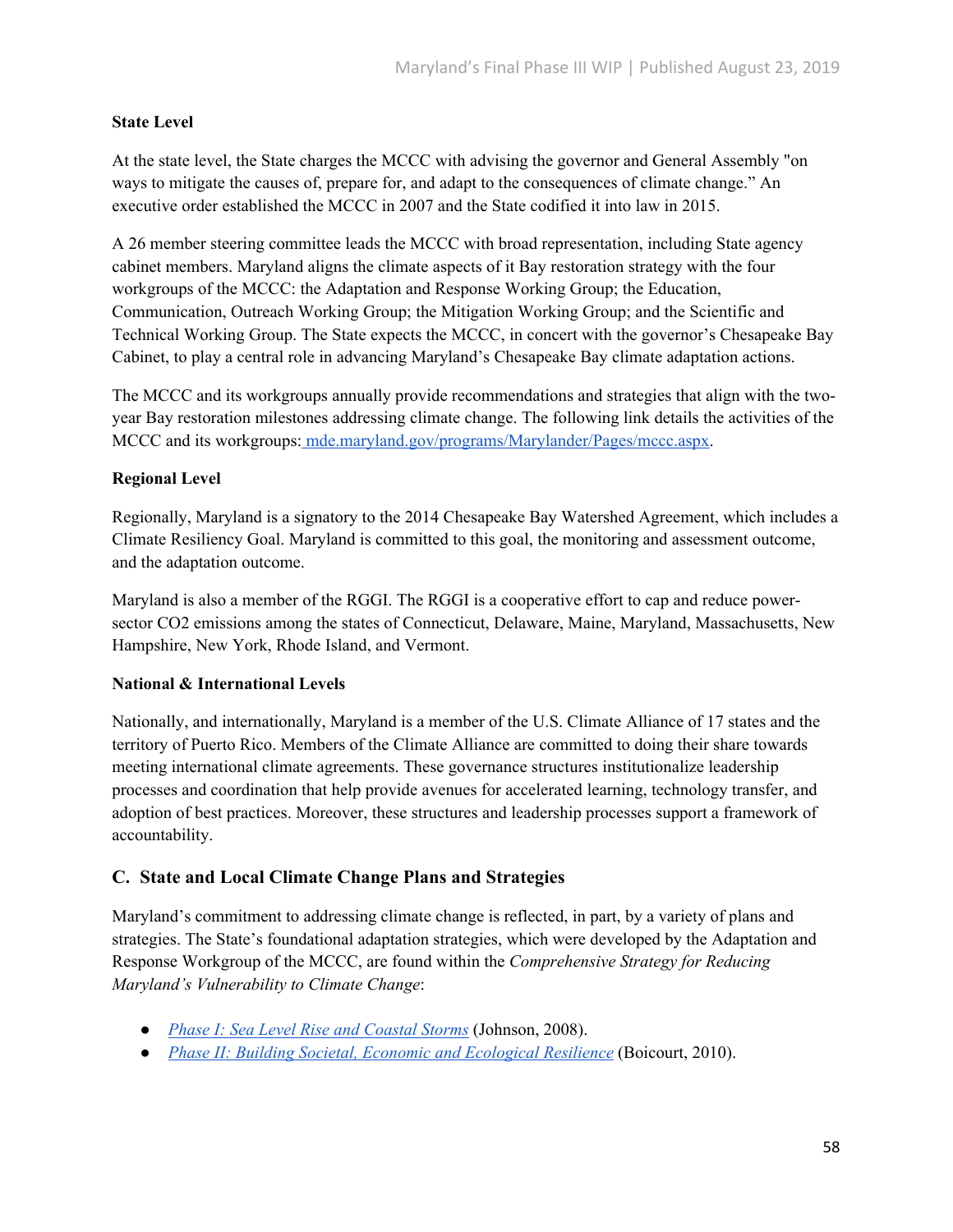The Adaptation and Response Working Group tracks progress on the actions outlined in the comprehensive strategy. Many of the strategies recommended by the working group and implemented by the state relate to BMP implementation that reduce nutrient and sediment loads or slows the growth in loads by preserving natural lands.

The State also incorporates local plans in addressing climate change. Six local governments developed plans between 2008 and 2018 that either directly or indirectly address climate change impacts. Furthermore, 15 of Maryland's counties and Baltimore City have specifically mentioned climate change and the effects of climate change in their comprehensive plans (Maryland Department of Planning, 2018).

### **3. Implementation Guidance**

Providing implementation guidance is part of Maryland's strategy for aligning Bay restoration and climate change management. Although technical materials and tools have been developed to guide restoration in the context of climate change, the field is new and rapidly evolving. The following websites provide some of the latest information:

Maryland Commission on Climate Change: The commission coordinates climate change activities for the State, including mitigation, adaptation, science and education, communication, and public outreach.

Maryland Department of Environment: The Air and Radiation Administration leads the State's efforts on greenhouse gas mitigation.

Maryland Department of Natural Resources: DNR plays a significant role in climate adaptation, with an emphasis on mitigating coastal hazards and protecting and restoring the resilience of natural resources.

Chesapeake Bay Program Climate Resiliency Workgroup: The workgroup coordinates climate-related efforts to address climate resilience for the CBP Partnership as deemed a priority of the Chesapeake Bay watershed.

## **Challenges and Opportunities**

Climate change presents significant challenges for achieving Bay restoration goals. However, many opportunities exist to leverage commonalities between managing climate change and Bay restoration:

- **Chesapeake Bay Water Quality will be Affected by Climate Change:** Climate change is predicted to increase nutrient and sediment loads to the Chesapeake Bay and will change water quality characteristics including water temperature, dissolved oxygen, and clarity. The CBP partnership is committed to developing refined quantified estimates of these pollution loads and water quality impacts in 2021.
- **Pollution Control Practices will be Affected by Climate Change:** BMPs used to control water pollution will likely become less effective at controlling extreme storm events and damaged from the stresses of climate change. The CBP partnership is committed to better understanding these impacts and making adjustments to management practices in 2022 via two-year milestone commitments.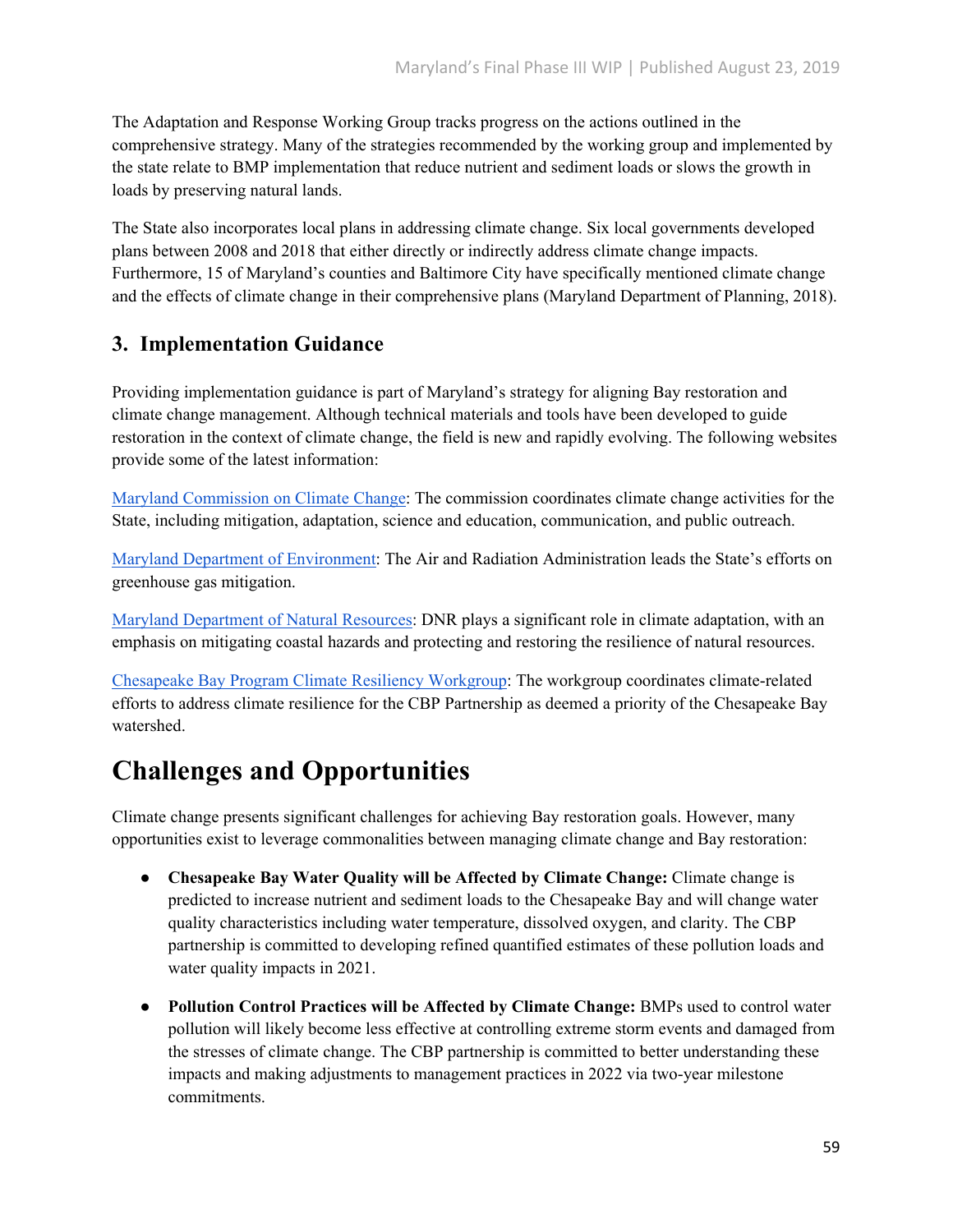- **The Cost of Achieving and Maintaining Chesapeake Bay Water Quality Goals will be Affected by Climate Change:** More restoration practices will be necessary if the water quality impacts of increased nutrient and sediment loads are not offset by climate change altering the flow and circulation of the Bay. This impact from climate change, in addition to BMPs becoming less effective and requiring more maintenance, could cause an increase in the cost of restoring the Bay. In anticipation of this, Maryland is committed to investigating ways of funding the incremental increase in cost.
- **Bay Restoration Mitigates Greenhouse Gases in Addition to Adapting to Climate Change:** The main interest in accounting for climate change in the Phase III WIP is to adapt to impending shocks from the changing conditions. However, many restoration practices that sequester carbon in soil and plant matter also have significant nutrient reduction benefits. Aligning Maryland's GHG reduction actions with Bay restoration actions offers the prospect of powerful financing synergies borne out the recognition of increased value for the same action.
- **Quantifying Maryland Specific Air Reductions:** Maryland is evaluating reductions in nutrient deposition from State-specific regulations and facilities, beyond federally mandated requirements. This line of inquiry can potentially benefit climate change and Bay restoration management goals mutually. Please see Appendix G for detailed information on Maryland's Phase III WIP air deposition strategy.

## **References**

- 1. Boicourt K and ZP Johnson (eds.). 2010. Comprehensive Strategy for Reducing Maryland's Vulnerability to Climate Change, Phase II: Building societal, economic, and ecological resilience. Report of the Maryland Commission on Climate Change, Adaptation and Response and Scientific and Technical Working Groups. University of Maryland Center for Environmental Science, Cambridge, Maryland and Maryland Department of Natural Resources, Annapolis, Maryland.
- 2. Chesapeake Bay Program, Climate Resiliency Workgroup, *Climate Smart Framework and Decision Support Tool* (2018). chesapeakebay.net/channel\_files/25931/cbp\_climate\_smart\_framework\_and\_decision\_tool\_-\_final\_report\_2018.pdf
- 3. Easterling, D.R., K.E. Kunkel, J.R. Arnold, T. Knutson, A.N. LeGrande, L.R. Leung, R.S. Vose, D.E. Waliser, and M.F. Wehner, 2017: Precipitation change in the United states. In: Climate Science Special Report: Fourth National Climate Assessment, Volume I [Wuebbles, D.J., D.W. Fahey, K.A. Hibbard, D.J. Dokken, B.C. Stewart, and T.K. Maycock (eds.)]. U.S. Global Change Research Program, Washington, DC, USA, pp. 207-230, doi: 10.7930/J0H993CC.
- 4. Herrmann, M., S. Doney, T. Ezer, K. Gedan, P. Morefield, B. Muhling, D. Pirhalla, and S. Shaw. 2018. Scientific and Technical Advisory Committee Review of the Chesapeake Bay Program Partnership's Climate Change Assessment Framework and Programmatic Integration and Response Efforts. Available in: chesapeake.org/pubs/386\_Herrmann2018.pdf
- 5. Irby, I., M. Friedrichs, F. Da, and K. Hinson. The Competing Impacts of Climate Change and Nutrient Reductions on Dissolved Oxygen in Chesapeake Bay. *Biogeosciences*, 15, 2649–2668, 2018. biogeosciences.net/15/2649/2018/bg-15-2649-2018.pdf